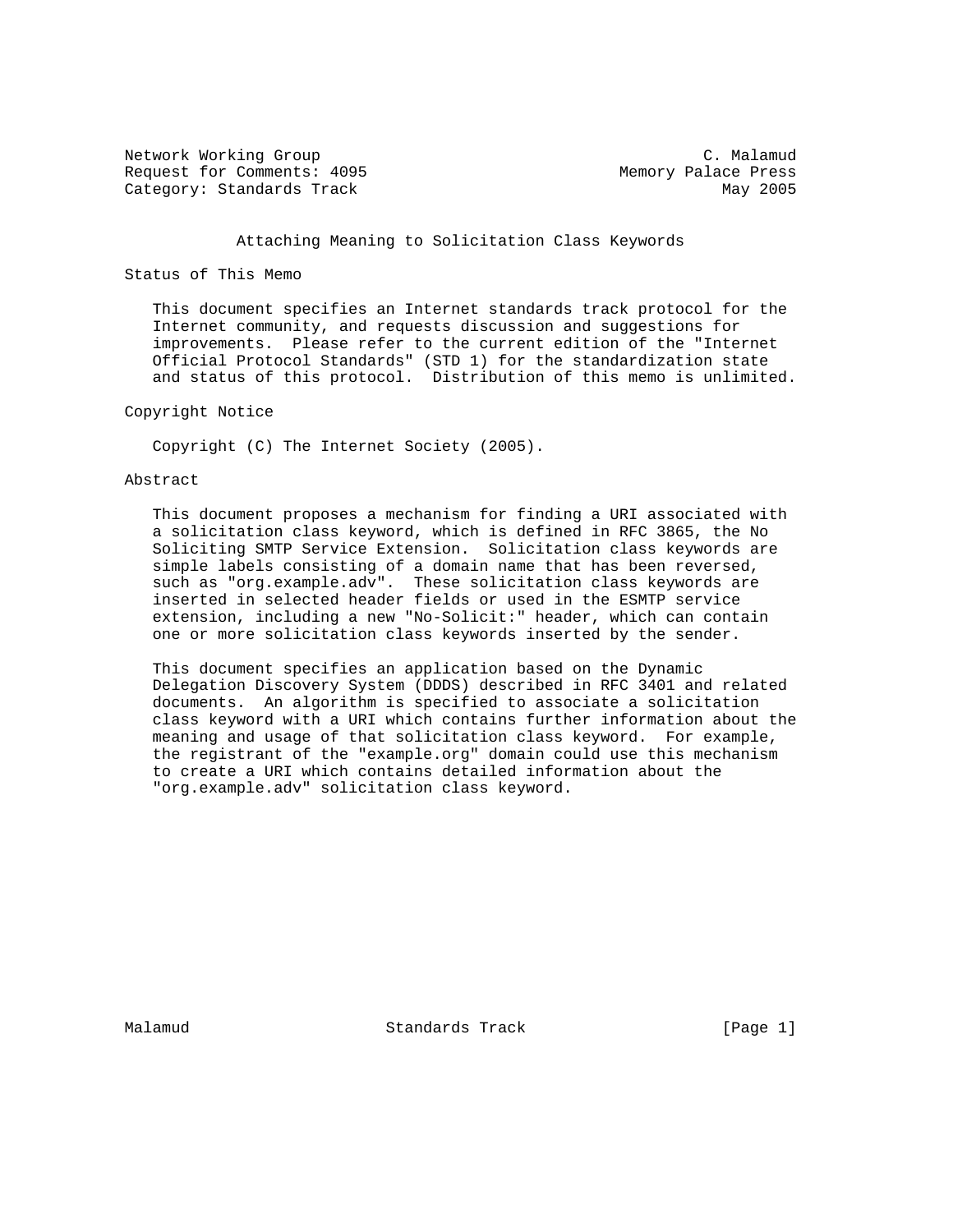Table of Contents

#### 1. Solicitation Class Keywords

 [RFC3865] defines the concept of a "solicitation class keyword", which is an arbitrary string or label which can be associated with an electronic mail message and transported by the ESMTP mail service as defined in [RFC2821] and related documents. Solicitation class keywords are formatted like domain names, but reversed. For example, the zone administrator of "example.com" might specify a particular solicitation class keyword such as "com.example.adv" that could be inserted in a "No-Solicit:" header by the message sender or in a trace field by a message transfer agent (MTA). This solicitation class keyword is inserted by the sender of the message, who may also insert a variety of other solicitation class keywords as defined by the sender or by other parties.

 [RFC3865] explicitly places discovery of the meaning of a solicitation class keyword as outside of the scope of the basic ESMTP service extension. For the purposes of message transport, these solicitation class keywords are opaque. However, if RFC 3865 becomes widely used, a mail message might contain a large number of solicitation class keywords. The "No-Solicit:" header has keywords inserted by the sender of the message, which might include the sender's own keywords, as well as those mandated by regulatory authorities or recommended by voluntary industry associations. Likewise, the "received:" trace fields might contain a large number of keywords produced by message transfer agents, filtering software, forwarding software in the message user agent (MUA), or any other system in the chain of delivery.

 As the number of keywords employed grows, it will be important to find a method for discovering the meaning behind the various solicitation class keywords. This document specifies such a mechanism, associating a solicitation class keyword with a URI which contains further information by using the DNS NAPTR Resource Record,

Malamud **Standards Track** [Page 2]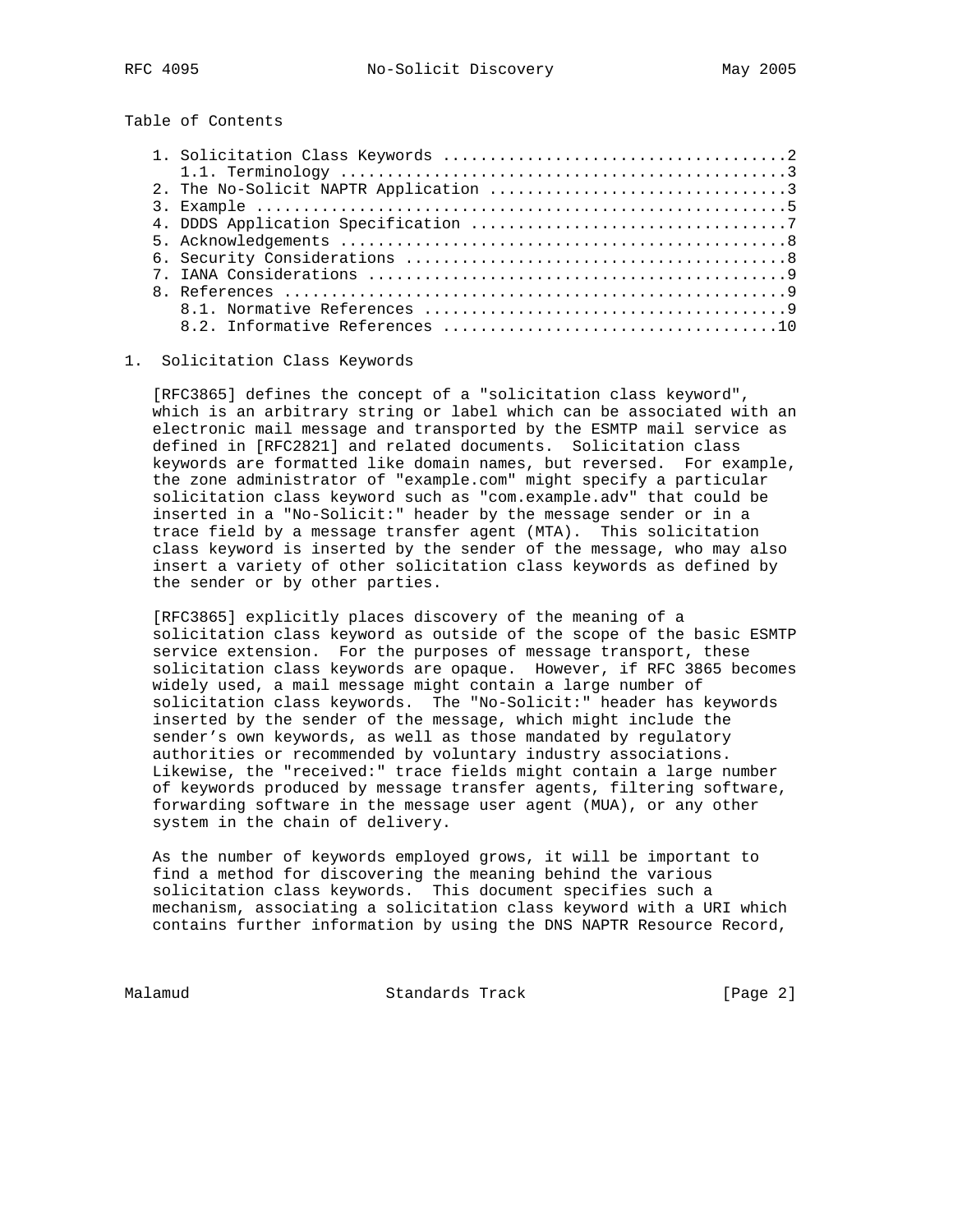which is defined in [RFC3403]. An explicit design goal is to keep the system as simple as possible. Approaches such as defining an XML-based structure that would contain specific meta-data about the solicitation class keyword or other approaches that define the format of the explanation were ruled out. Instead, the goal is to simply to associate a solicitation class keyword with a URI, which in turn contains an explanation of the keyword.

#### 1.1. Terminology

 The key words "MUST", "MUST NOT", "REQUIRED", "SHALL", "SHALL NOT", "SHOULD", "SHOULD NOT", "RECOMMENDED", "MAY", and "OPTIONAL" in this document are to be interpreted as described in BCP 14, [RFC2119].

2. The No-Solicit NAPTR Application

 The DDDS framework of [RFC3401] and related documents provides a powerful set of mechanisms that can yield sophisticated applications such as ENUM as specified in [RFC3761]. There is a simplification of the DDDS framework called the Straightforward-NAPTR (S-NAPTR) application as specified in [RFC3958]. Unfortunately, S-NAPTR does not permit the use of the "U" flag for terminal lookups and does not support the regular expression field of the NAPTR RR. Since a replacement field in a NAPTR record must contain only a domain name, and our goal is to find a URI, this document does not use the S-NAPTR mechanism.

 This document uses the NAPTR RR to do a single lookup from solicitation class keyword to URI. The character "." is first substituted for any instances of the character ":" and then the solicitation class keyword is reversed, using the character "." as the delimiter. This becomes the domain name lookup key. For example, "org.example:ADV" becomes "ADV.example.org".

 Note On Domain Names: RFC3865 states that a solicitation class keyword consists of a valid domain name followed by the ":" character and by additional valid characters. Several points are important to remember for implementors. Since domain names are case insensitive and the ":" character is translated to the "." character, for purposes of this DDDS application, the following solicitation class keywords are syntactically equivalent: "com.example:ADV", "com.Example:adv", and "com:example:ADV".

 In addition, it is important to remember that the resulting string must meet other DNS validity checks. In particular, domain labels are limited to 63 characters in length and the total length of the resulting string must be less than 253 characters. Any non-ASCII

Malamud Standards Track [Page 3]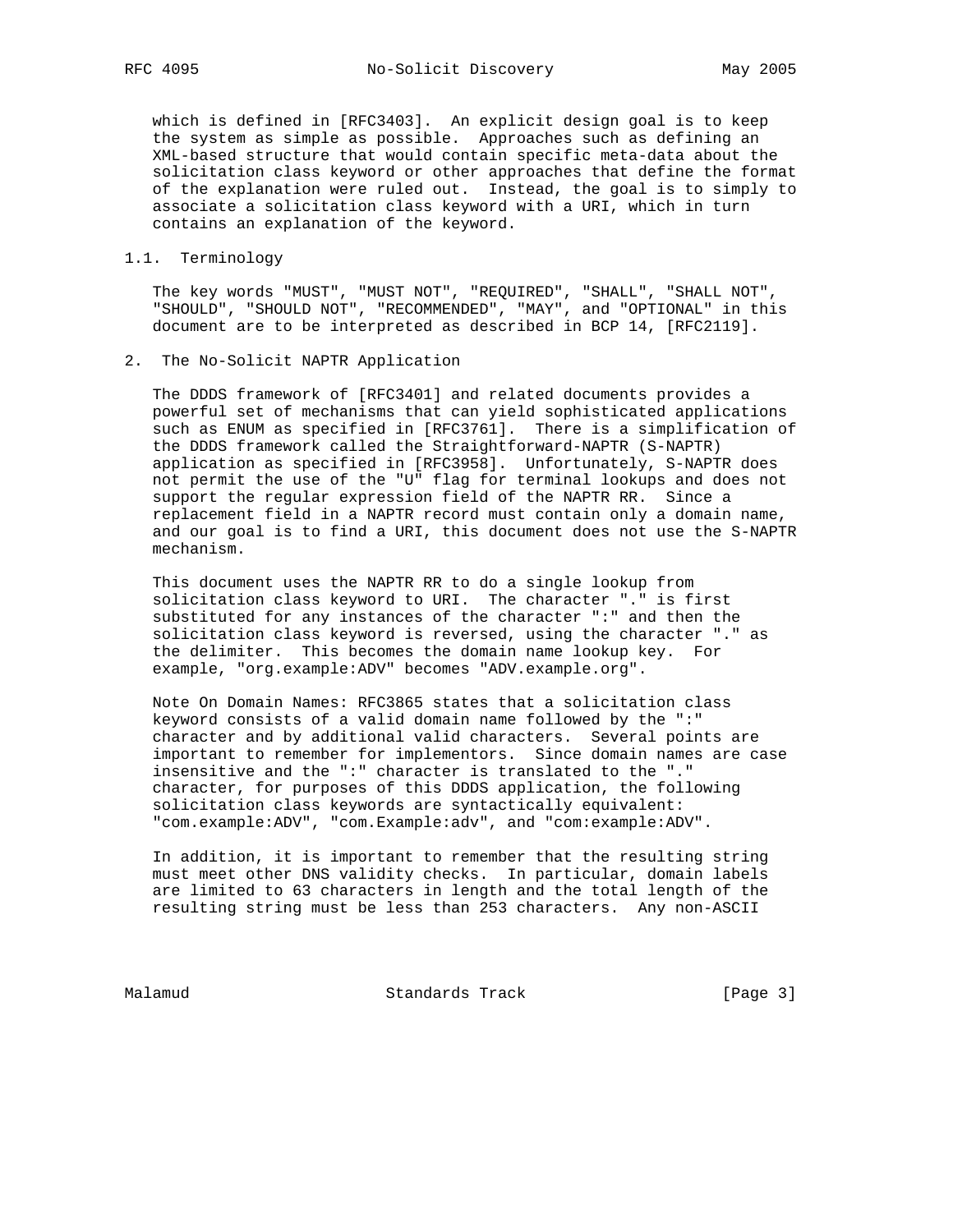characters must be encoded using the Internationalized Domain Names (IDN) specifications in [RFC3490] and related documents. Note that non-ASCII characters may be encoded after the ":" character as well.

The fields of the NAPTR RR are used as follows:

- o The "ORDER" and "PREFERENCE" fields are to be processed as specified in [RFC3403]: if multiple records are returned, the one(s) with the lowest "ORDER" value that have a matching "SERVICE" field MUST be used. Of those with the lowest ORDER value, those with the lowest "PREFERENCE" SHOULD be used.
- o The "FLAGS" field MUST contain the character "U".
- o The "SERVICES" field MUST contain only the string "no-solicit".
- o The "REGEXP" field MUST contain a valid URI as further specified in this section.
- o The "REPLACEMENT" field MUST be empty.

 The "REGEXP" field is defined in [RFC3402] as consisting of a "delim-character", a POSIX Extended Regular Expression, another "delim-character", a replacement value, and a final "delim-character". For this application the following rules apply:

- o The "delim-character" MAY be any valid character as defined in section 3.2 of [RFC3402].
- o The extended regular expression MUST be empty.
- o The replacement value MUST contain a valid URI as specified in [RFC3986].
- o The replacement value SHOULD contain a URI limited to the "ftp", "http", and "https" schemes as specified in [RFC3986] and [RFC2660].
- o The document that is retrieved at the URI SHOULD conform to [HTML-4.01], including the Accessibility Guidelines contained therein.

Malamud Standards Track [Page 4]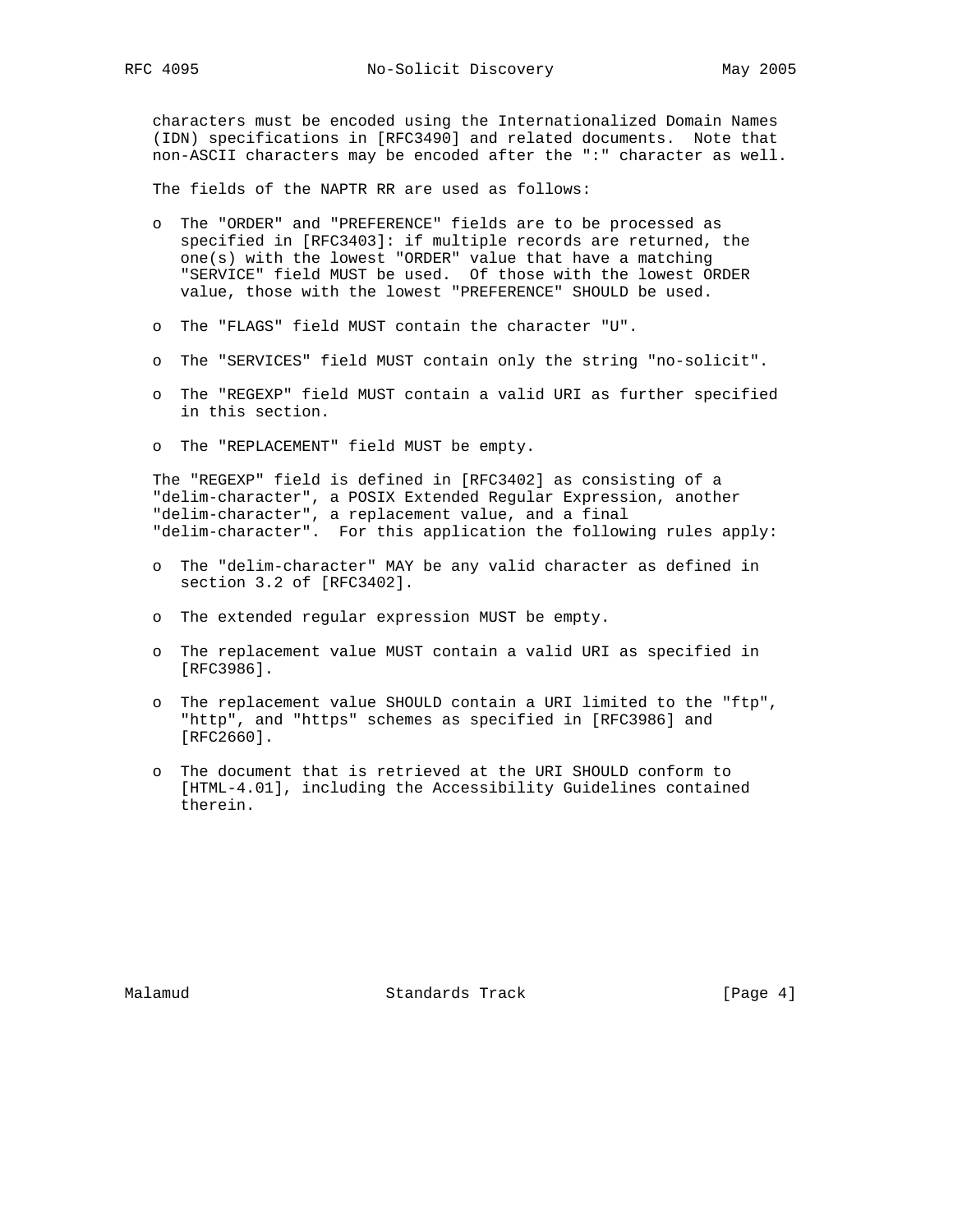# 3. Example

 In this example, a set of NAPTR records are added to the "example.com" zone and can be retrieved using "dig" or other DNS utilities: [carl@example.com]% dig 2795.example.com naptr ; <<>> DiG 9.2.3 <<>> 2795.example.com naptr ;; global options: printcmd ;; Got answer: ;; ->>HEADER<<- opcode: QUERY, status: NOERROR, id: 43494 ;; flags: qr aa rd ra; QUERY: 1, ANSWER: 5, AUTHORITY: 2, ADDITIONAL: 1 ;; QUESTION SECTION: ;2795.example.com. IN NAPTR ;; ANSWER SECTION: 2795.example.com. 86400 IN NAPTR 1 1 "U" "iam+invalid" "!!http://invalid.example.com/contact.html!" . 2795.example.com. 86400 IN NAPTR 1 1 "U" "sip+invalid" "!!http://invalid.example.com/contact.html!" . 2795.example.com. 86400 IN NAPTR 1 2 "U" "no-solicit" "!!http://infinite.example.com/keywordinfo.html!" . 2795.example.com. 86400 IN NAPTR 2 1 "U" "no-solicit" "!!http://infinite.example.com/keywordinfo.html!" . 2795.example.com. 86400 IN NAPTR 1 1 "U" "no-solicit" "!!http://infinite.example.com/keywordinfo.html!" .

Malamud Standards Track [Page 5]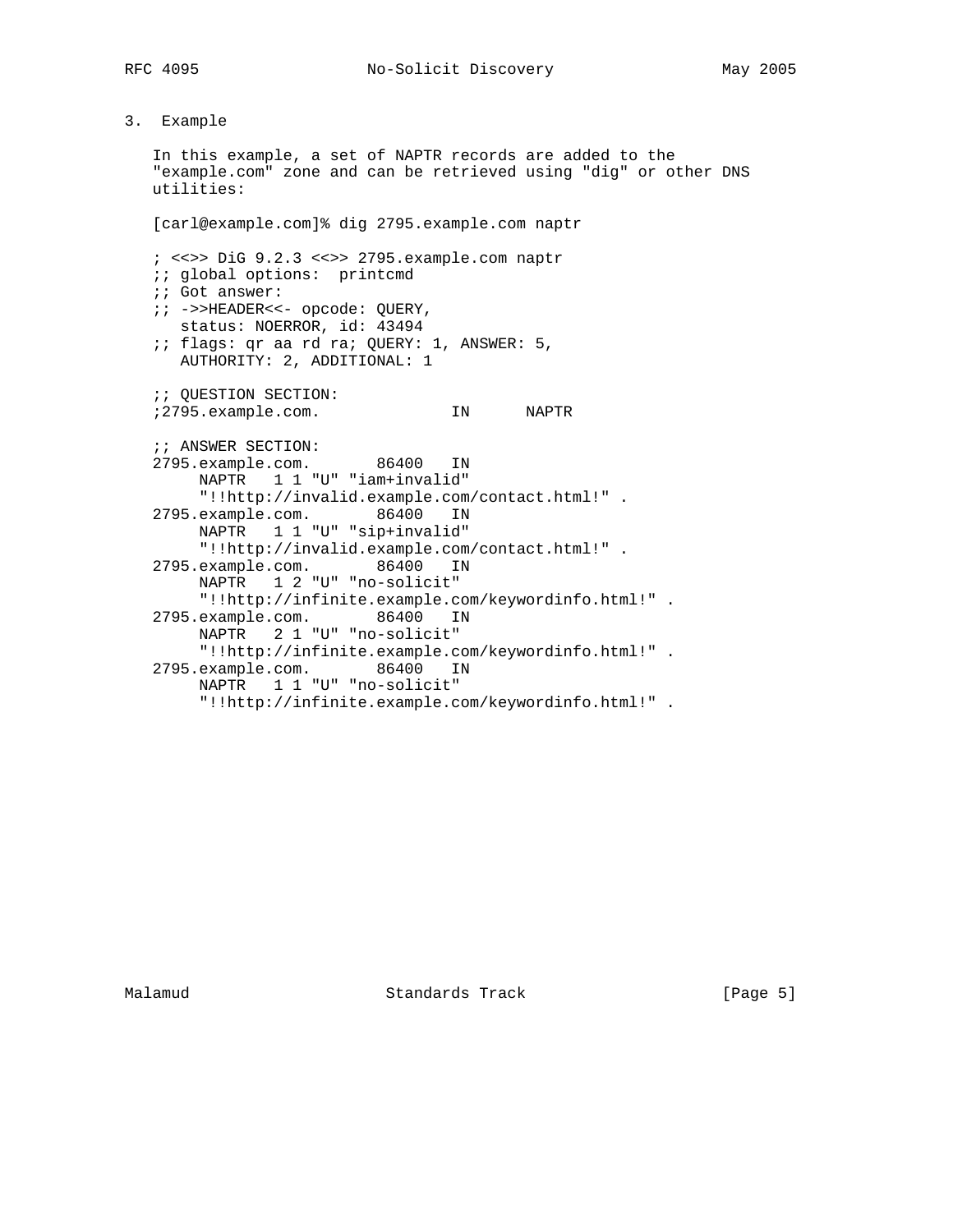```
 A simple utility written in PERL accepts a lookup key and returns a
 URI using the specifications in this document. This example is
 non-normative:
 #!/usr/bin/perl
 # THIS SAMPLE CODE IS NOT NORMATIVE
 # This program accepts a solicitation class keyword and
 # returns a URI on success. It dies quietly on failure.
 use strict;
 # http://www.net-dns.org/
 use Net::DNS;
 # reverse the label to create a domain name
$ARGV[0] = "tr/://./ / imy $target = join( ".", reverse( split( /\./, $ARGV[0] ) ) );
 # create a resolver
 my $res = Net::DNS::Resolver->new;
 # find all naptr records
my \gamma = \frac{\gamma}{2} = \gamma = \gamma = \gamma = \gamma = \gamma = \gamma = \gamma = \gamma = \gamma = \gamma = \gamma = \gamma = \gamma = \gamma = \gamma = \gamma = \gamma = \gamma = \gamma = \gamma = \gamma = \gamma = \gamma = \gamma = \gamma = \gamma = \gamma = \gamma = \gamma = 
 # Do your DNSSEC checks here, throw away all invalid RRs
 # get the answers, strip out non-matching services,
 # sort by order, preference
 my @rr =
   sort {
     # sort records numerically by order, preference
      $a->order <=> $b->order
        || $a->preference <=> $b->preference
   }
  grep \{ \xi ->service =~ /no-solicit/ \} $query->answer;
 # print the first qualifying record, strip out the
 # regexp markers
my $op = substr( my <i>San</i> <i>str</i>[0]-<i>re</i> <i>ge</i> <i>xp</i> , 0, 1 )|| exit i print split ( $op, $answer ) ; exit ;
```
Malamud Standards Track [Page 6]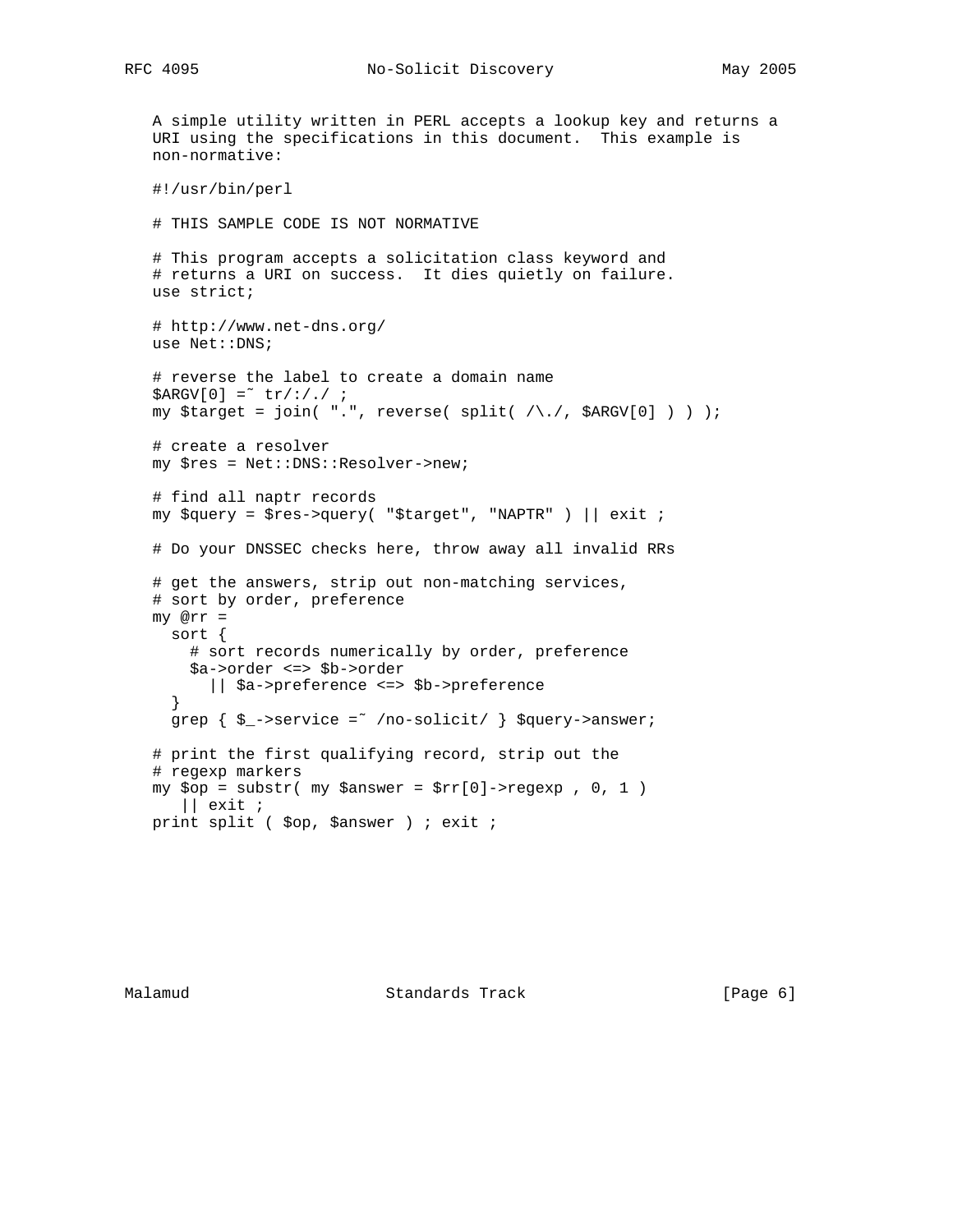Running the sample code gives the following results:

```
 [carl@example.com]% lynx -source './discover.pl com.example.2795'
 <!DOCTYPE HTML PUBLIC "-//W3C//DTD HTML 4.01 Transitional//EN">
 <html>
   <head>
     <title>About Our Solicitation Class Keyword</title>
   </head>
   <body>
     <center>
       <a href="monkey.mp3">
         <img alt="bouncy monkey logo"
              src="images/monkey_fpo.gif" border="0" />
        br />
        </a>
       br />
       About com.example.2795:<br />
        It has been determined that the content of this
       mail message<br />
        conforms to the spirit of RFC 2795.
        Congratulations?
     </center>
   </body>
```

```
 </html>
```
4. DDDS Application Specification

The following definitions apply to this application:

- o Application Unique String: The application unique string is a Solicitation Class Keyword as defined in [RFC3865].
- o First Well Known Rule: The character "." is substituted for the character ":" and then the Solicitation Class Keyword is reversed in order to produce a valid domain name. For example, "com.example:adv" would become "adv.example.com".
- o Valid Databases: The DNS \_is\_ the database.
- o Expected Output: A URI.
- o The "SERVICE" field MUST contain the string "no-solicit", the "FLAGS" field MUST contain the string "U", the "REPLACEMENT" field MUST be empty, and the "REGEXP" field MUST be formatted as specified in Section 2.

 Wildcards are appropriate for this application, allowing multiple solicitation class keywords that share a common prefix to all point to the same URI. Note that the NAPTR Resource Record is known as a "subtyping" RR, which means that additional selectors are available within the RR to "winnow down" the choices. This means more records are returned than are actually needed, resulting in more traffic.

Malamud **Standards Track** 1996 [Page 7]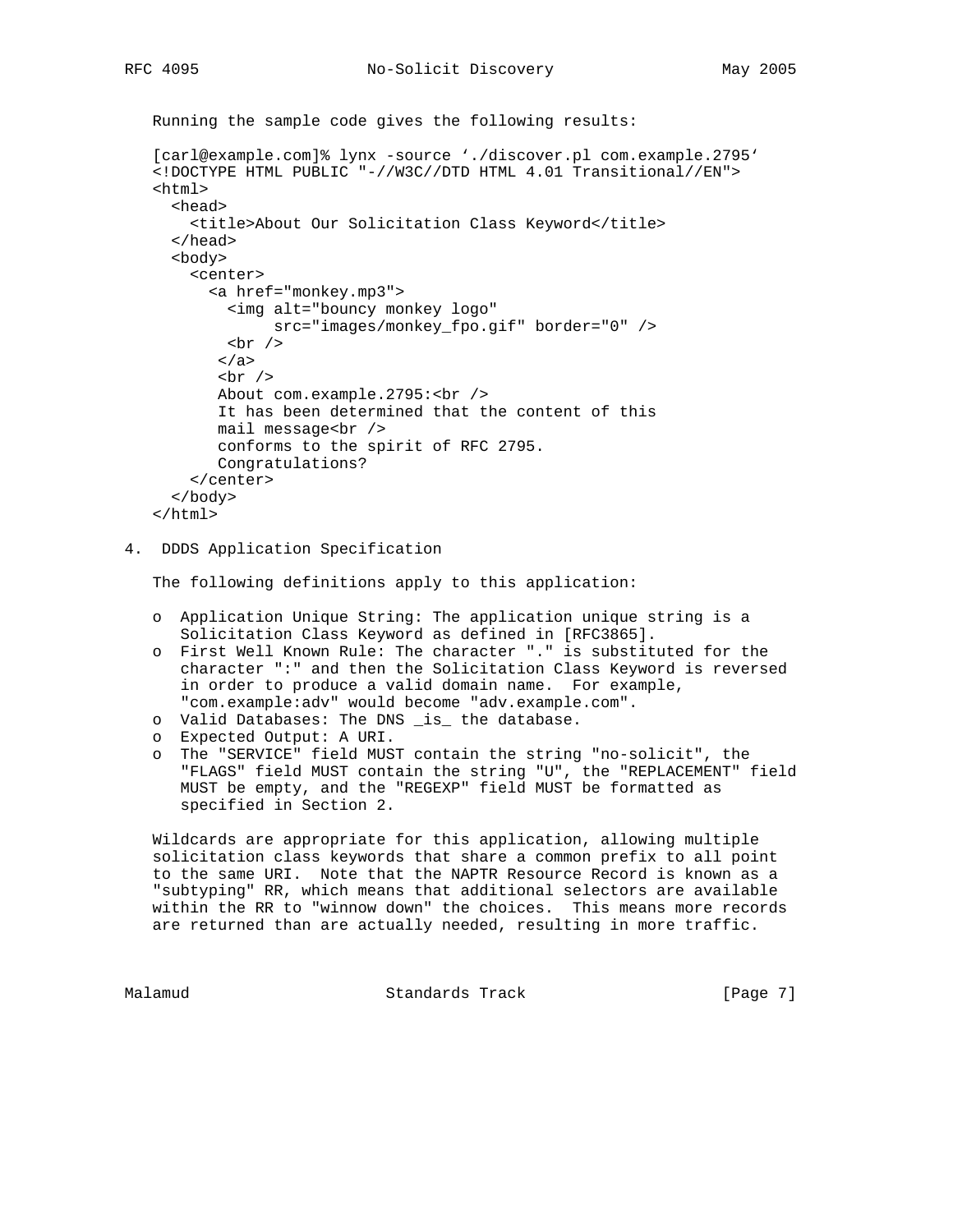But, this also means that wildcards may have unintended effects of multiple types of NAPTR resource records are used. Implementors and zone administrators should exercise care in the use of such wildcards in this application.

5. Acknowledgements

 The author would like to thank the following for their helpful suggestions and reviews of this document: Leslie Daigle, Spencer Dawkins, Arnt Gulbrandsen, Ted Hardie, Scott Hollenbeck, Russ Housley, David Kessens, Peter Koch, Michael Mealling, Pekka Savola, Mark Townsley, and Margaret Wasserman.

6. Security Considerations

 This document specifies an application which depends on the Domain Name System to associate a solicitation class keyword with a URI. Four security considerations are raised by this application:

- 1. If the domain name lookup has been compromised, the application may return a URI with incorrect guidance on the use of a particular solicitation class keyword. In particular, if the application returns a URI with the "https:" scheme, and the DNS Security Extensions as defined in [RFC4033] and related documents are not used, the user would have an unwarranted illusion of authenticity making the possibility of active attacks a serious concern. Even if both DNS Security Extensions and the "https:" scheme are used, the client will need to take additional steps to ensure that the two different digital signature validation contexts are being administered by the same domain owner.
- 2. RFC 3865 bases solicitation class keywords on domain names. However, it does not define whom a user should trust. A sender or an intermediate MTA could insert a solicitation class keyword in a message and then use the application defined in this document to mislead the message recipient. For example, a malicious direct marketer might insert a keyword such as "org.example.certified.message" and use a URI to somehow indicate that the message (wrongly) has some official status. As with any URI, users must take further steps that are outside the scope of this specification to determine what and whom to believe.
- 3. Domain names are not persistent identifiers. As with any application that uses domain names, including the World Wide Web, if a domain name or a URI is embedded in an electronic mail message, there is a possibility that in the future the domain name will be controlled by a different zone administrator and that

Malamud Standards Track [Page 8]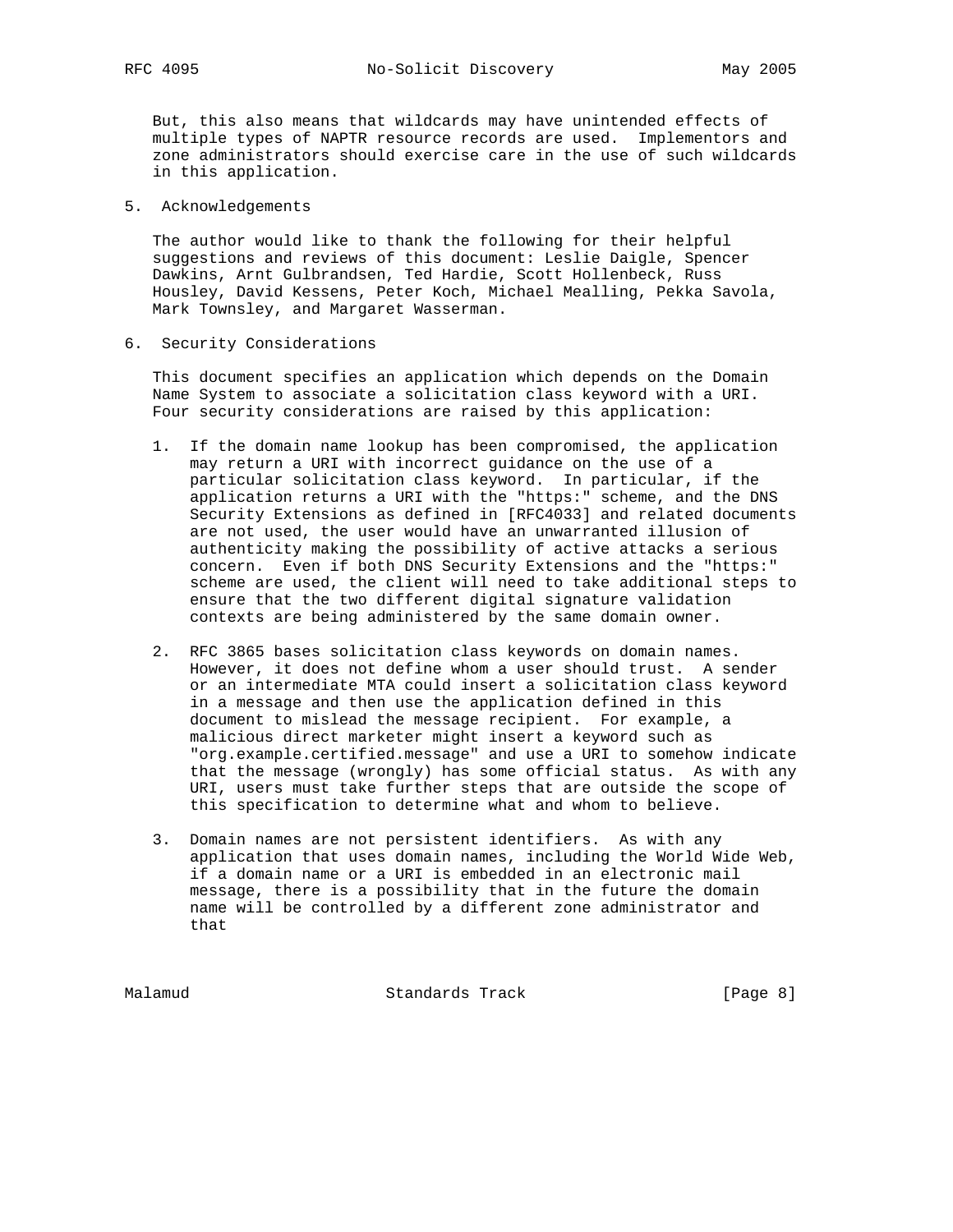use of the application described in this document will yield different and possibly inconsistent results over time.

- 4. A malicious sender could insert a large number of solicitation class keywords or improperly formatted solicitation keywords, thus performing a Denial of Service attack on the recipient's resources through the use of an excessive number of DNS lookups. If such a message is sent to many recipients, this can result in a Denial of Service attack on the provider at a particular URI (e.g., a large number of requests attempting to access a URI such as "http://example.net/index.html"). Improperly formatted solicitation class keywords, particularly those with a non existent top level or second level domain, could result in a Denial of Service attack on DNS registry providers or the DNS root servers.
- 7. IANA Considerations

 There is no central registry maintained by the IANA of values that might appear in the "SERVICE" field of a NAPTR resource record. Thus, no direct IANA actions are required.

 However, the IANA does maintain an Application Service Tag Registry, which is used to support the S-NAPTR DDDS application defined in [RFC3958]. The IANA is advised that the "no-solicit" value for the SERVICE field is in use per this document and thus should not be used in the Application Service Tag Registry for other applications.

- 8. References
- 8.1. Normative References
	- [HTML-4.01] Raggett, D., Hors, A., and I. Jacobs, "HTML 4.01 Specification", W3C REC REC-html401-19991224, December 1999.
	- [RFC2119] Bradner, S., "Key words for use in RFCs to Indicate Requirement Levels", BCP 14, RFC 2119, March 1997.
	- [RFC2660] Rescorla, E. and A. Schiffman, "The Secure HyperText Transfer Protocol", RFC 2660, August 1999.
	- [RFC3402] Mealling, M., "Dynamic Delegation Discovery System (DDDS) Part Two: The Algorithm", RFC 3402, October 2002.
	- [RFC3403] Mealling, M., "Dynamic Delegation Discovery System (DDDS) Part Three: The Domain Name System (DNS) Database", RFC 3403, October 2002.

Malamud **Standards Track** [Page 9]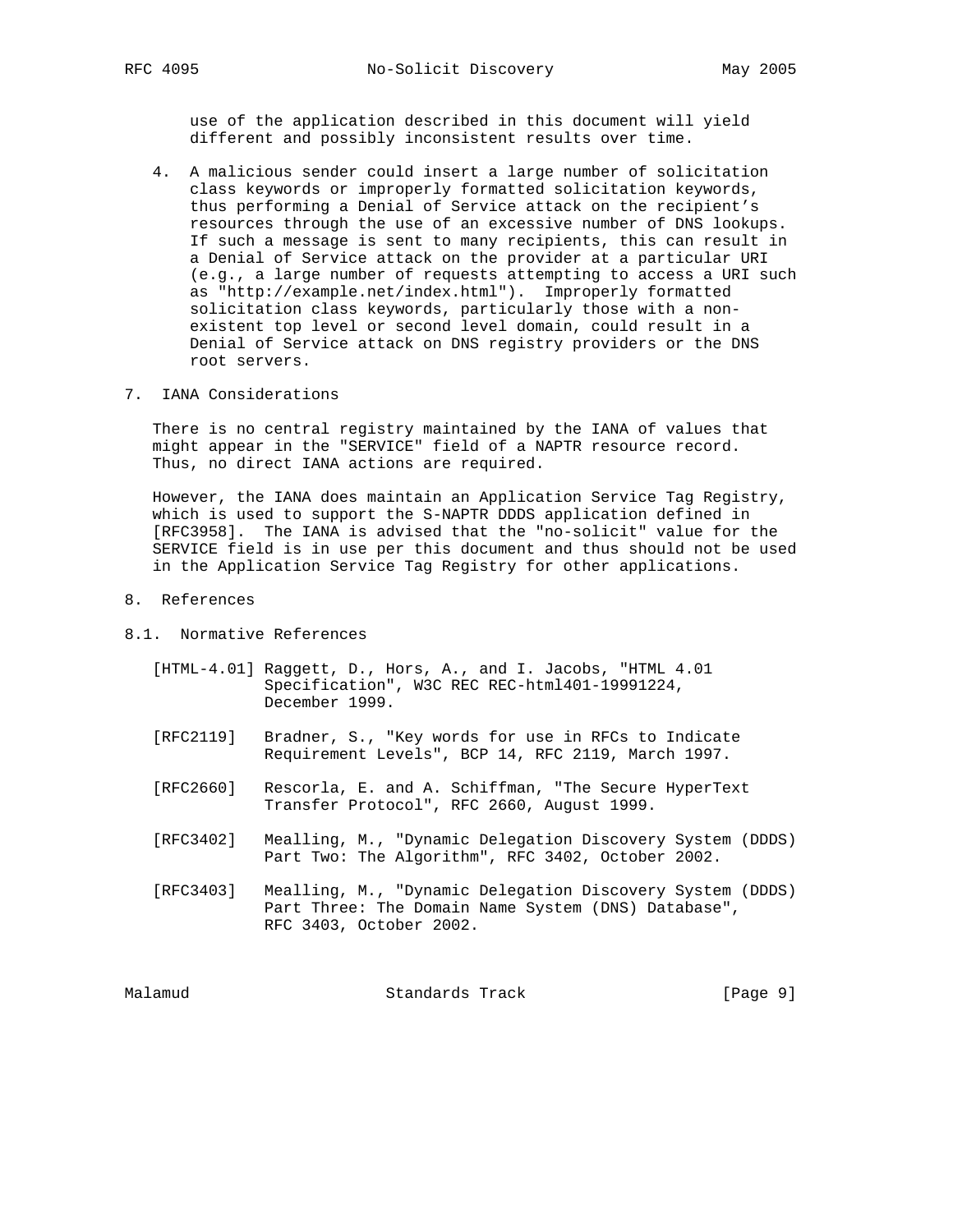- - [RFC3865] Malamud, C., "A No Soliciting Simple Mail Transfer Protocol (SMTP) Service Extension", RFC 3865, September 2004.
	- [RFC3958] Daigle, L. and A. Newton, "Domain-Based Application Service Location Using SRV RRs and the Dynamic Delegation Discovery Service (DDDS)", RFC 3958, January 2005.
	- [RFC3986] Berners-Lee, T., Fielding, R., and L. Masinter, "Uniform Resource Identifier (URI): Generic Syntax", STD 66, RFC 3986, January 2005.
- 8.2. Informative References
	- [RFC2795] Christey, S., "The Infinite Monkey Protocol Suite (IMPS)", RFC 2795, 1 April 2000.
	- [RFC2821] Klensin, J., "Simple Mail Transfer Protocol", RFC 2821, April 2001.
	- [RFC3401] Mealling, M., "Dynamic Delegation Discovery System (DDDS) Part One: The Comprehensive DDDS", RFC 3401, October 2002.
	- [RFC3490] Faltstrom, P., Hoffman, P., and A. Costello, "Internationalizing Domain Names in Applications (IDNA)", RFC 3490, March 2003.
	- [RFC3761] Faltstrom, P. and M. Mealling, "The E.164 to Uniform Resource Identifiers (URI) Dynamic Delegation Discovery System (DDDS) Application (ENUM)", RFC 3761, April 2004.
	- [RFC4033] Arends, R., Austein, R., Larson, M., Massey, D., and S. Rose, "DNS Security Introduction and Requirements", RFC 4033, March 2005.

Author's Address

 Carl Malamud Memory Palace Press PO Box 300 Sixes, OR 97476 US

EMail: carl@media.org

Malamud Standards Track [Page 10]